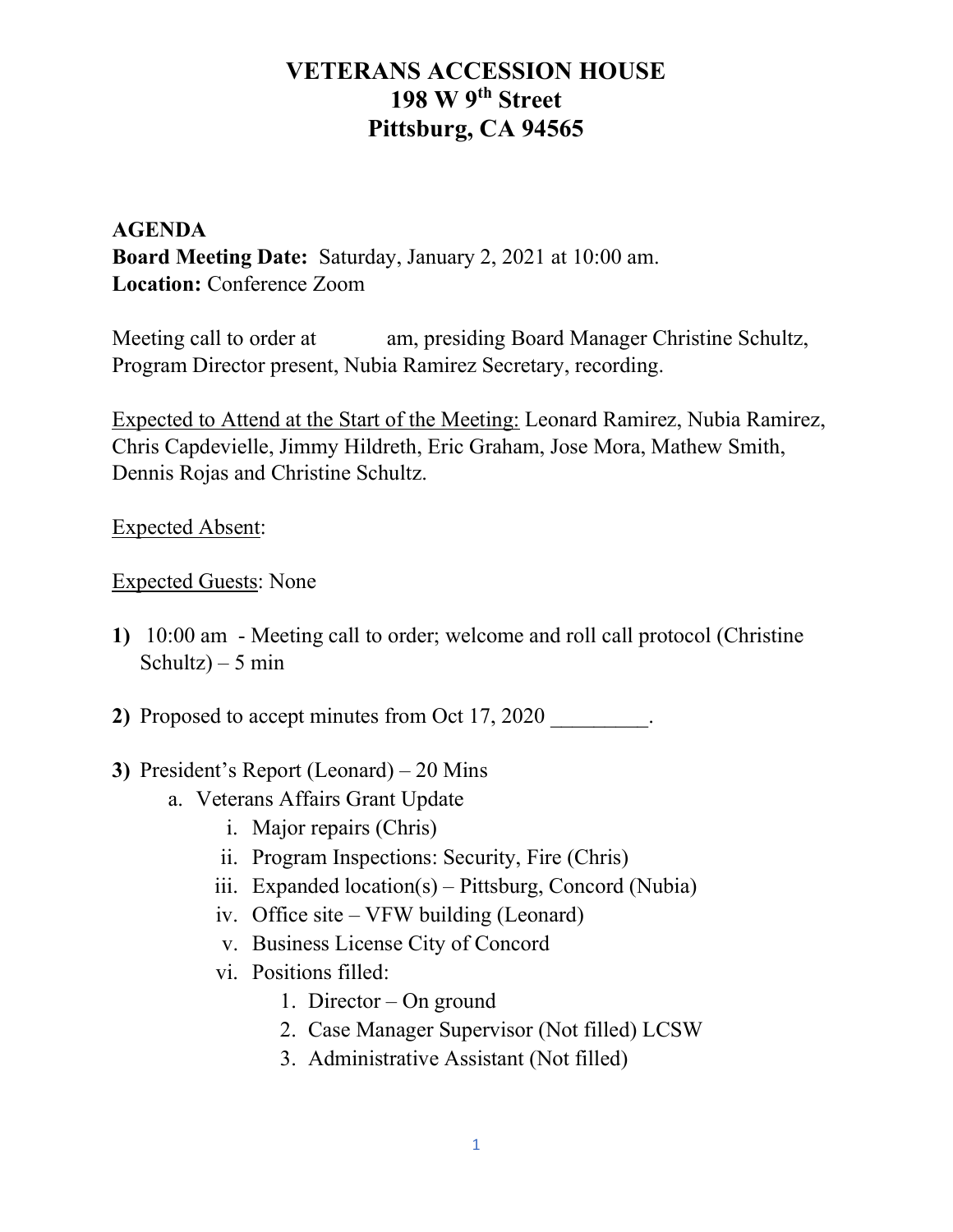## VETERANS ACCESSION HOUSE 198 W 9<sup>th</sup> Street Pittsburg, CA 94565

- 4. Case Manager X2 Dorothy Mueller/ Kayla Archimede
- 5. House Manager Chris Capdevielle
- 6. Chef Brenan Peterman
- b. General Updates
	- i. \$4K Grant Keller Canyon
	- ii. VAH housing population update (Chris)
	- iii. Promotion of program (Open)
	- iv. Strategic Planning Meeting (Christine)
	- v. Grant, City of Concord & Mercy Housing California
	- vi. Community Open House (March 2021)
- 4) Treasurer's Report (Jose Ramos-Mora) 15 mins
	- a. FY December 2021 budget update/ discussion
	- b. Accountant Cindy YU to reset budget
	- c. VAH bank account and authorized signers
	- d. CPA referral update (Budgeted) Reapproach Regalia Douglas Regalia & Associates
	- e. Re-imbursement policy
- 5) Review of VAH Bylaws (Leonard Ramirez and Christine Schultz) 15 min
	- a. Review and discussion of highlighted items
	- b. Summary of amended changes
	- c. Vote on amended revision of Version 2.0
- 6) Operational Update  $-$  (5 mins)
	- a. HMIS Homeless Management Information System/ CES CCC H3 (Chris)
	- b. Website & social media update (Christine)
	- c. Brochures (Nubia)